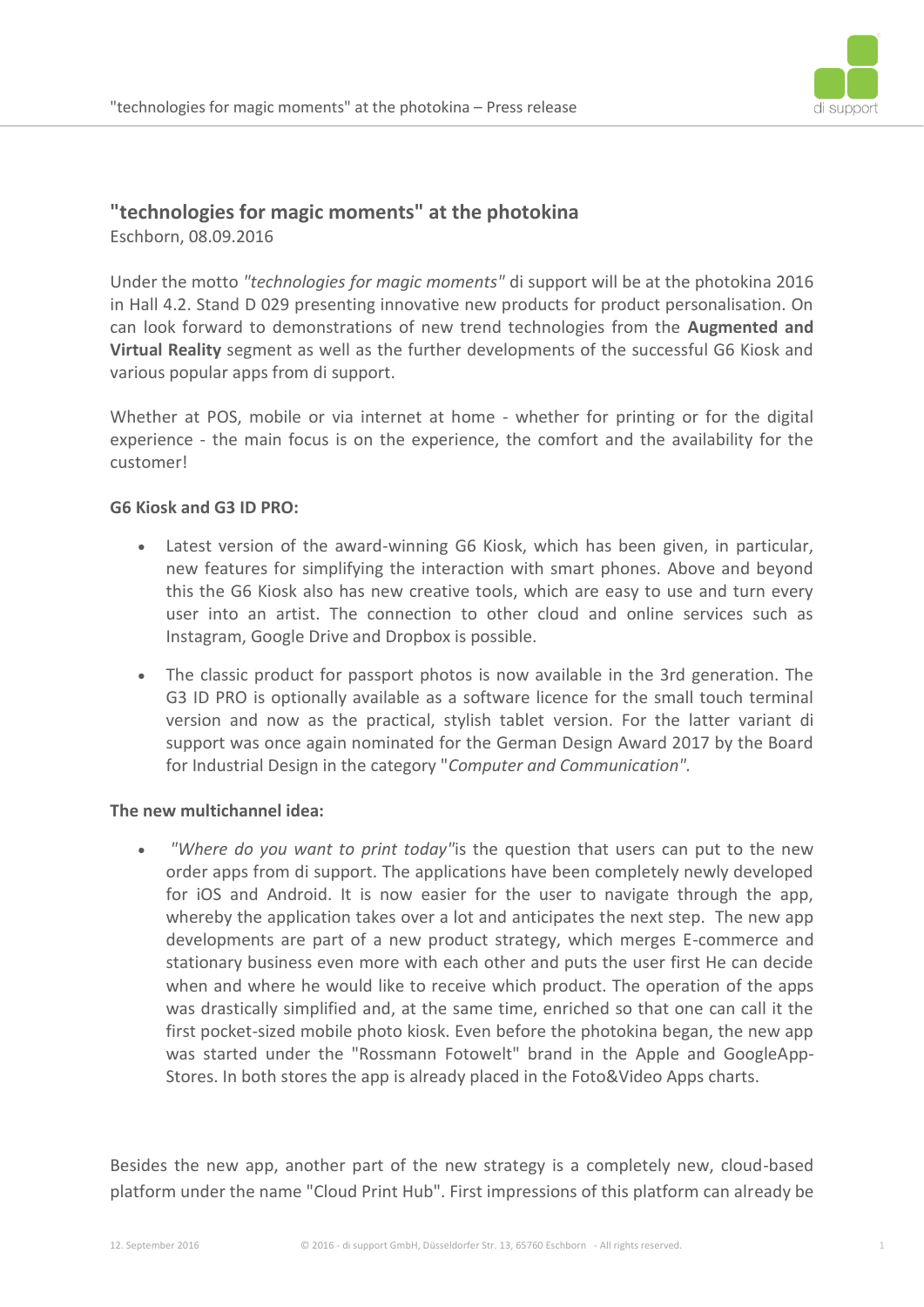

seen at the photokina. The innovative "Cloud Print Hub" concept will officially be presented at the Mobile Photo Connect in San Francisco at the end of October.

Thanks to the "Cloud Print Hub" smart phone and internet users will be able to send printjobs to retailers, laboratories and digital printing houses in the simplest way - and in a global network.

## **About the company**

di support is one of the fastest growing software companies in Europe in the digital imaging sector. Established in 2000 with its headquarters in Frankfurt/ Main Eschborn (Germany), di support offers a leading product portfolio for product personalisation. di support enables top retailers, E-commerce companies, developers and brands all around the world to successfully offer an unlimited variety of personalised photo and print print products under their own name.

In cooperation with its customers the company has ensured great changes in the various markets and today annually transforms 54 million orders with approx. 1.4 billion files into magical products and moments for consumers all over the whole world. With the slogan *"technologies for magic moments"* di support mirrors its own and its products' aspiration. The company has set itself the objective of developing technologies, that make digital recordings of e.g. photos and videos a new impressive experience.